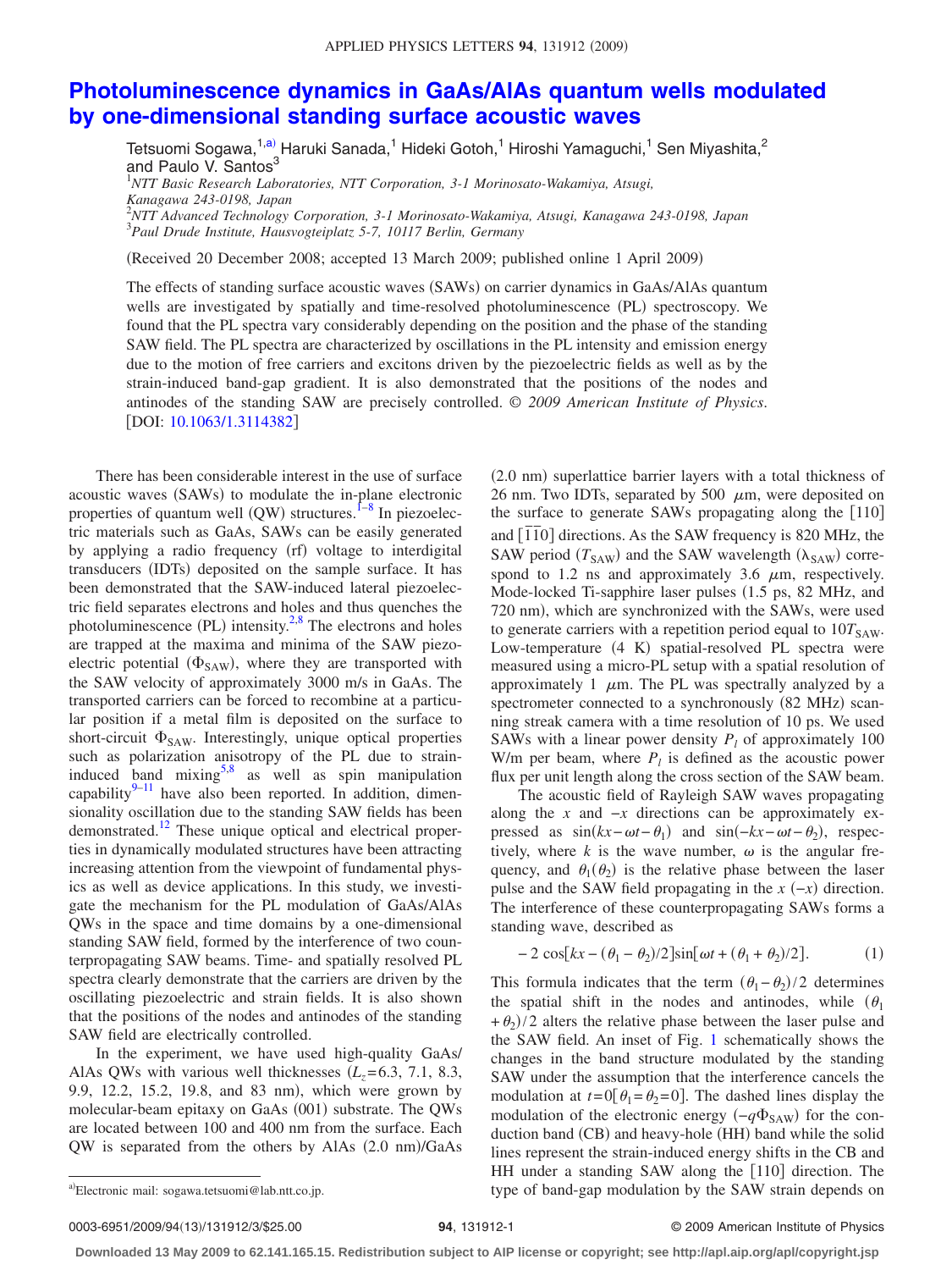<span id="page-1-0"></span>

FIG. 1. (Color) An inset illustration schematically shows changes in the band structure modulated by a standing SAW. [(a)–(d)] Time-resolved PL spectra measured at the same position under the standing SAW with different phases of  $(\theta_1, \theta_2) = (0, 0)$ ,  $(1/2\pi, 1/2\pi)$ ,  $(1/2\pi, -1/2\pi)$ , and  $(\pi, 0)$ , respectively. (e) Corresponding spectrum in the absence of a SAW.

the depth from the surface relative to  $\lambda_{SAW}$  (Ref. [13](#page-2-7)) and is of type II for the QWs used in this experiment.  $E_{\text{max}}$  ( $E_{\text{min}}$ ) denotes the positions, where the band-gap energy is a maximum (minimum) due to the compressive (tensile) SAW strain. At the antinode positions, the band-gap energy oscillates between  $E_{\text{max}}$  and  $E_{\text{min}}$  with a period of  $T_{\text{SAW}}$ , and a flatband condition appears every  $T_{\text{SAW}}/2$ .

Figures  $1(a)$  $1(a)$ - $1(d)$  display time-resolved PL spectra measured at a fixed laser spot position under the standing SAW field with different phases  $(\theta_1, \theta_2)$  given by  $A = (0,0)$ ,  $B = (1/2\pi, 1/2\pi), C = (1/2\pi, -1/2\pi), \text{ and } D = (\pi, 0), \text{ respec-}$ tively, where  $t=0$  corresponds to the laser excitation. For comparison, the corresponding spectrum in the absence of a SAW is shown in Fig.  $1(e)$  $1(e)$ , where white arrows denote the band-to-band transition edges, which are determined by the measurement of PL excitation spectra (not shown here). The phases were precisely changed by shifting the relative phases between the rf trigger signal for the laser driver and the rf voltage signals applied to the two IDTs. The standing SAW drastically alters the PL dynamics from the monotonic decrease in the PL intensity, which is observed in the absence of a SAW [Fig.  $1(e)$  $1(e)$ ], into a spectrum characterized by oscillations in the PL intensity and emission energy. The change in emission energy could be caused by the quantum confined stark effect (QCSE) induced by the SAW-induced vertical piezoelectric field at the antinodes.<sup>8</sup> However, the energy shifts by the QCSE should sensitively depend on  $L_z$ , in con-trast to Fig. [1,](#page-1-0) which clearly does not exhibit an  $L<sub>z</sub>$  dependence. Thus, the observed energy shifts are attributed to the band-gap modulation induced by the SAW strain. Figures  $1(a)-1(d)$  $1(a)-1(d)$  show that the PL dynamics vary sensitively depending on the combination of phases  $(\theta_1, \theta_2)$ , which shifts the SAW field in the space and time domains, as described by Eq. ([1](#page-0-1)). The capital letters A–D, denoted in the inset of Fig. [1,](#page-1-0) indicate the laser excitation positions and phases used to record the spectra in Figs.  $1(a)-1(d)$  $1(a)-1(d)$ , respectively.

Condition A  $[(\theta_1, \theta_2) = (0, 0)]$  corresponds to the pulse excitation at the antinode, when the band structure is flat. Figure  $1(a)$  $1(a)$  shows that the PL intensity becomes prominent every  $T_{SAW}/2$ . Note that the PL emission energies coincide with the ones measured in the absence of a SAW, thus demonstrating that the emissions occur when the band-gap modulation disappears. For condition B  $[(\theta_1, \theta_2)]$  $=(1/2\pi, 1/2\pi)$ , the laser spot also impinges on an antinode. Due to the delay of the laser pulse by  $T_{SAW}/4=300$  ps relative to A, however, the excitation takes place when the band gap is minimum. As a result, the emission energies in Fig.  $1(b)$  $1(b)$  start from the shrunk band-gap energies and progressively increases until the flatband condition is achieved at *t*= 300 ps. Then, PL disappears after *t*= 400 ps and appears again around *t*= 900 ps.

Figures  $2(a)-2(c)$  $2(a)-2(c)$  show normalized PL time traces under conditions A–C, respectively, for the five QWs  $(L_z=8.3, 9.9,$  $12.2$ ,  $15.2$ , and  $19.8$  nm), where the PL spectra were selectively integrated at the flatband photon energies of 1.527, 1.537, 1.549, 1.569, and 1.585 eV. The positions of the PL peaks in Fig.  $2(a)$  $2(a)$  clearly demonstrate that the flatband condition is reached around  $t=0$ , 550, and 1150 ps. In Fig.  $2(b)$  $2(b)$ , the PL peaks are delayed by approximately 300 ps  $(1/4T<sub>SAW</sub>)$  $(1/4T<sub>SAW</sub>)$  $(1/4T<sub>SAW</sub>)$  with respect to those in Fig. [2](#page-2-8)(a). In Fig. 1(a), weak emissions are observed at *t*= 800 and 1400 ps, as indicated by white arrows. These signals are artifact induced by the backward sweep of the synchronously (82 MHz) scanning streak camera because the camera superimposes the PL signal recorded during the backward sweep at time  $t+6$  ns on the PL signal detected at time *t*.

Conditions C [Fig.  $1(c)$  $1(c)$ ] and D [Fig.  $1(d)$ ] correspond to the excitation at the node when the modulation is absent and maximum, respectively. At the nodes, the PL energy should be constant due to the absence of band-gap modulation,